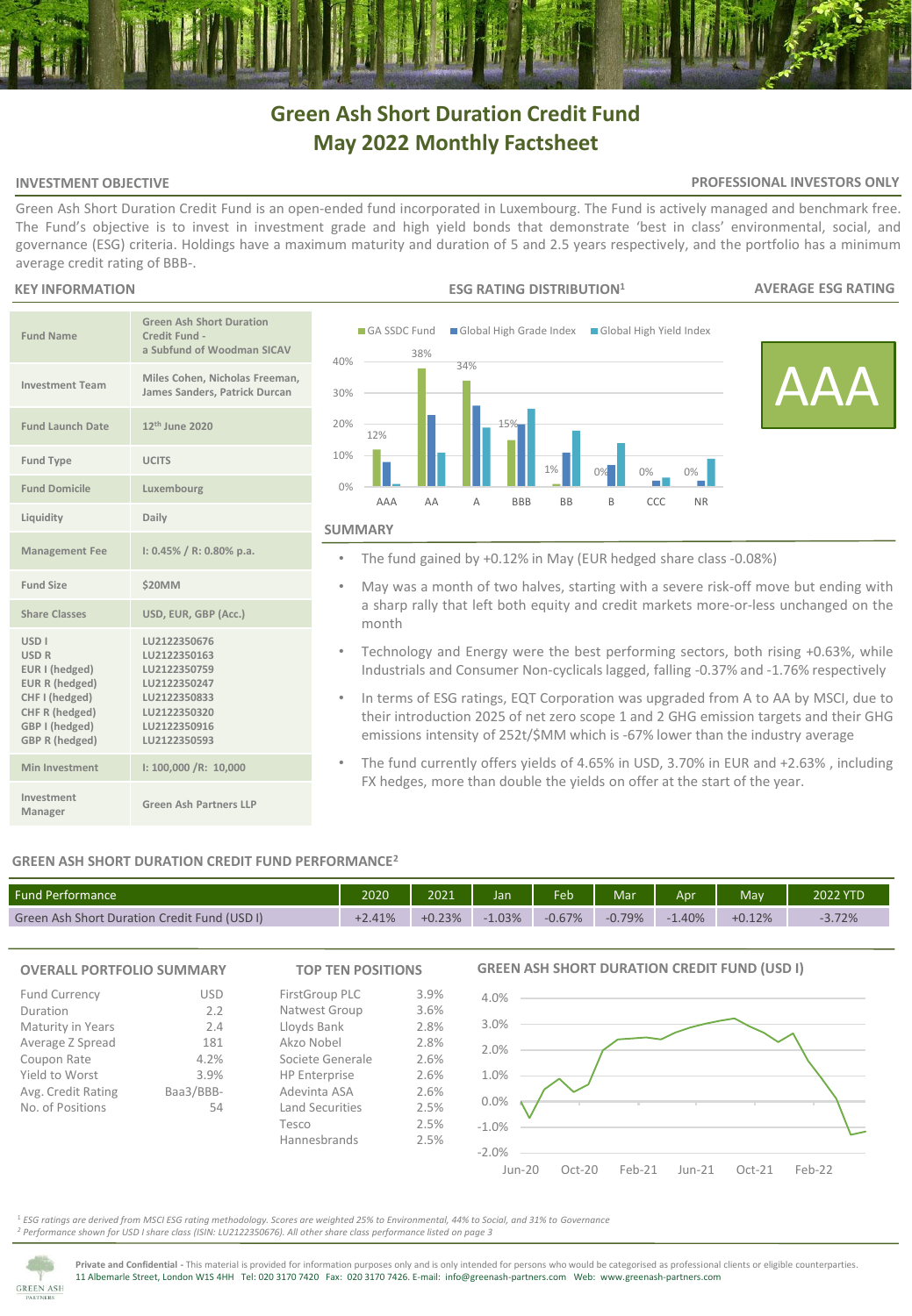# **WEIGHT BY CREDIT RATING**



**WEIGHT BY MATURITY**



# **SERVICE PROVIDERS**

| Auditor                 | PricewaterhouseCoopers<br>(PWC)                            |
|-------------------------|------------------------------------------------------------|
| Custodian               | Credit Suisse (Lux)                                        |
| Administrator           | <b>Credit Suisse Fund Services</b><br>(Lux)                |
| <b>Paying Agent</b>     | <b>Credit Suisse AG</b>                                    |
| Legal<br>Representative | Credit Suisse AG                                           |
| Management<br>Company   | <b>MultiConcept Fund</b><br>Management S.A<br>(Luxembourg) |



APAC 3%

# **REGIONAL EXPOSURE SECTOR WEIGHTINGS**



# **FUND UPDATE AND OUTLOOK**

The fund rose +0.12% in May (EUR hedged share class -0.08%). Technology and Energy were the best performing sectors, both rising +0.63%, while Industrials and Consumer Noncyclicals lagged, falling -0.37% and -1.76% respectively. On the ESG front, EQT Corporation was upgraded from A to AA by MSCI, due to their introduction 2025 of net zero scope 1 and 2 GHG emission targets and their GHG emissions intensity of 252t/\$MM which is -67% lower than the industry average.

May was a month of two halves, starting with a severe risk-off move but ending with a sharp rally that left both equity and credit markets more-or-less unchanged on the month. Sentiment by many measures plumbed multiyear lows, as investors attempted to price peak inflation, peak China lockdowns and peak Fed hawkishness all in one week.

US Treasury yields finished the month lower, with larger moves in the front end (2Yr - 16bps to 2.56%) and the belly (5Yr -14bps to 2.82%. By contrast, yields went higher in Europe with 2Yr German Bund yields rising +24bps to 0.50% and 5Yr +16bps to 0.83%. In the UK, the Gilt curve steepened, with the 2Yr and 5Yr staying anchored while the 10Yr rose +20bps to 2.10%. Normal duration investment grade in USD finished the month +0.20%, as a +2bps rise in spreads was offset by a small move lower in longer dated Treasuries. High yield bonds rose +0.25% in

the US (spreads +24bps to 402), in their first monthly gain of the year. High yield fell - 1.23% (spreads +23bps to 472) in Europe and -1.86% (spreads +77bps to 555) in the UK .

May saw just \$4.0BN in new high yield supply print in the US, the third lightest month since the GFC, and Europe was also very quiet, with the YTD total -75% lower than the same period last year. Meanwhile, the second half of the month saw significant inflows, as the recent repricing has made yields the most attractive they have been in years (the universe of negative yielding debt has collapsed by -86% from its 2020 high, to \$2.5TN.

Despite the macro challenges we face, we remain in a very benign default environment versus the long term average, supported by two years of record amounts of refinancing at very low rates. That said, we are focusing our exposure on higher quality issuers, and taking care to avoid those with weaker balance sheets and low margins, as these are vulnerable to rising cost inflation.

The fund currently offers yields of 4.65% in USD, 3.70% in EUR and +2.63% , including FX hedges, more than double the yields on offer at the start of the year.